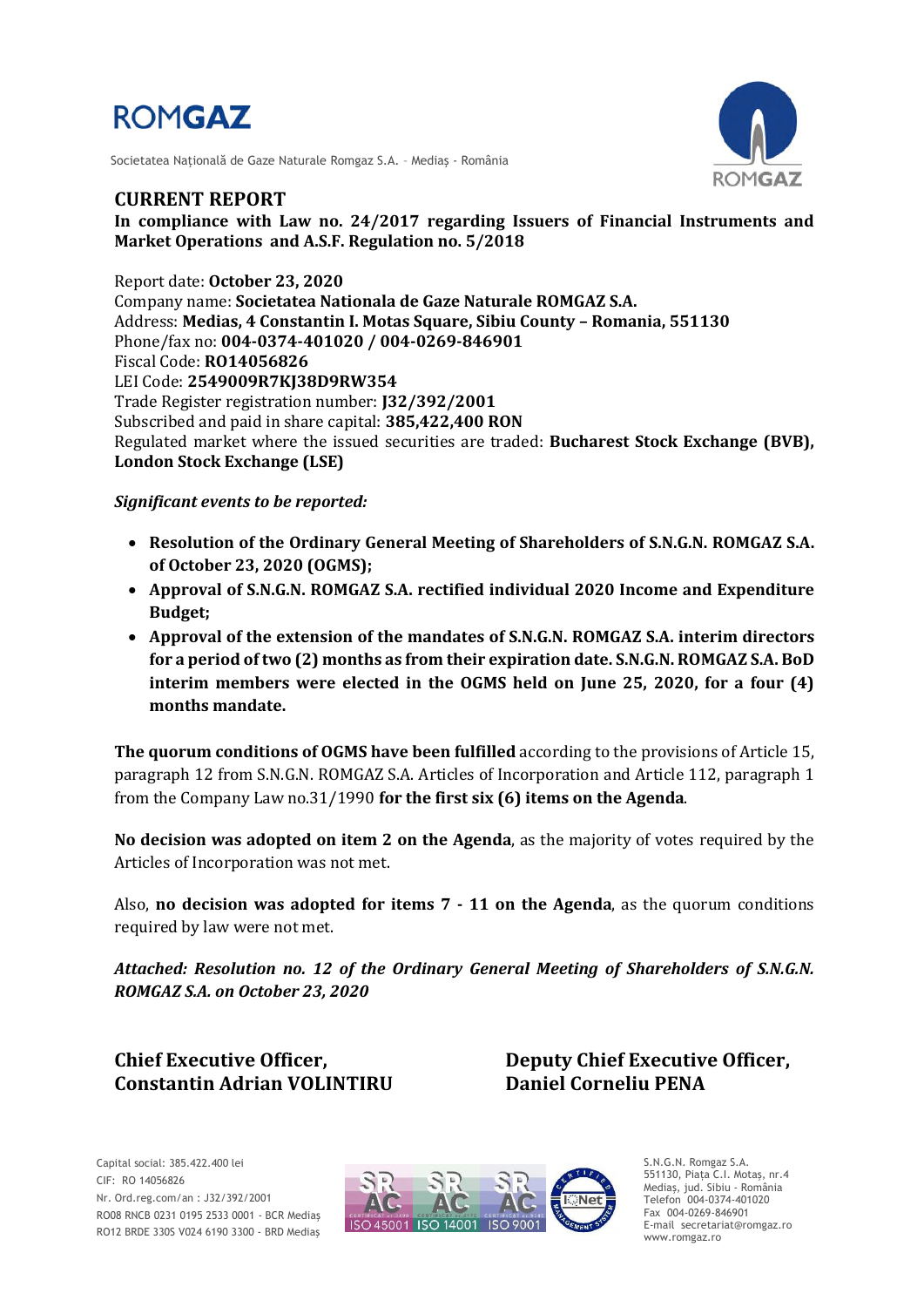

Societatea Naţională de Gaze Naturale Romgaz S.A. – Mediaş - România



# **RESOLUTION NO. 12/October 23, 2020**

### **of the Ordinary General Meeting of Shareholders Societatea Nationala de Gaze Naturale "ROMGAZ" – S.A.**

# **Registered office: Medias, 4 Constantin Motas square, Sibiu County, Romania, registered with the Trade Register Office attached to Sibiu Law Court under no. J32/392/2001, fiscal code RO 14056826**

The Ordinary General Meeting of Shareholders of Societatea Nationala de Gaze Naturale "ROMGAZ" – S.A joined in the meeting, at its first convening, of October 23, 2020, 1:00 pm (Romania time) at the SNGN ROMGAZ SA working point located in Bucharest, Sector 1, 59 Grigore Alexandrescu Street, 5<sup>th</sup> floor, issues the following:

# **R E S O L U T I O N**

# **Article 1**

Approves SNGN ROMGAZ SA rectified individual 2020 Income and Expenditure Budget.

# **Article 2**

Approves the extension of interim directors mandates for a period of 2 months from their expiration date, according to article  $64<sup>1</sup>$  para (5) of GEO no.109/2011 on corporate governance of public enterprises.

#### **Article 3**

Approves the template and the content of the addendum to be concluded to the directors' agreements, related to extending by 2 months the term of the directors' agreements of interim directors, according to the attached model.

#### **Article 4**

Authorizes the representative of the Ministry of Economy, Energy and the Business Environment in S.N.G.N. ROMGAZ S.A General Meeting of Shareholders to sign the addenda that extend the term of directors' agreements of interim directors.



S.N.G.N. Romgaz S.A. 551130, Piața C.I. Motaş, nr.4 Mediaş, jud. Sibiu - România Telefon: 004-0374 - 401020 Fax: 004-0269-846901 E-mail: secretariat@romgaz.ro www.romgaz.ro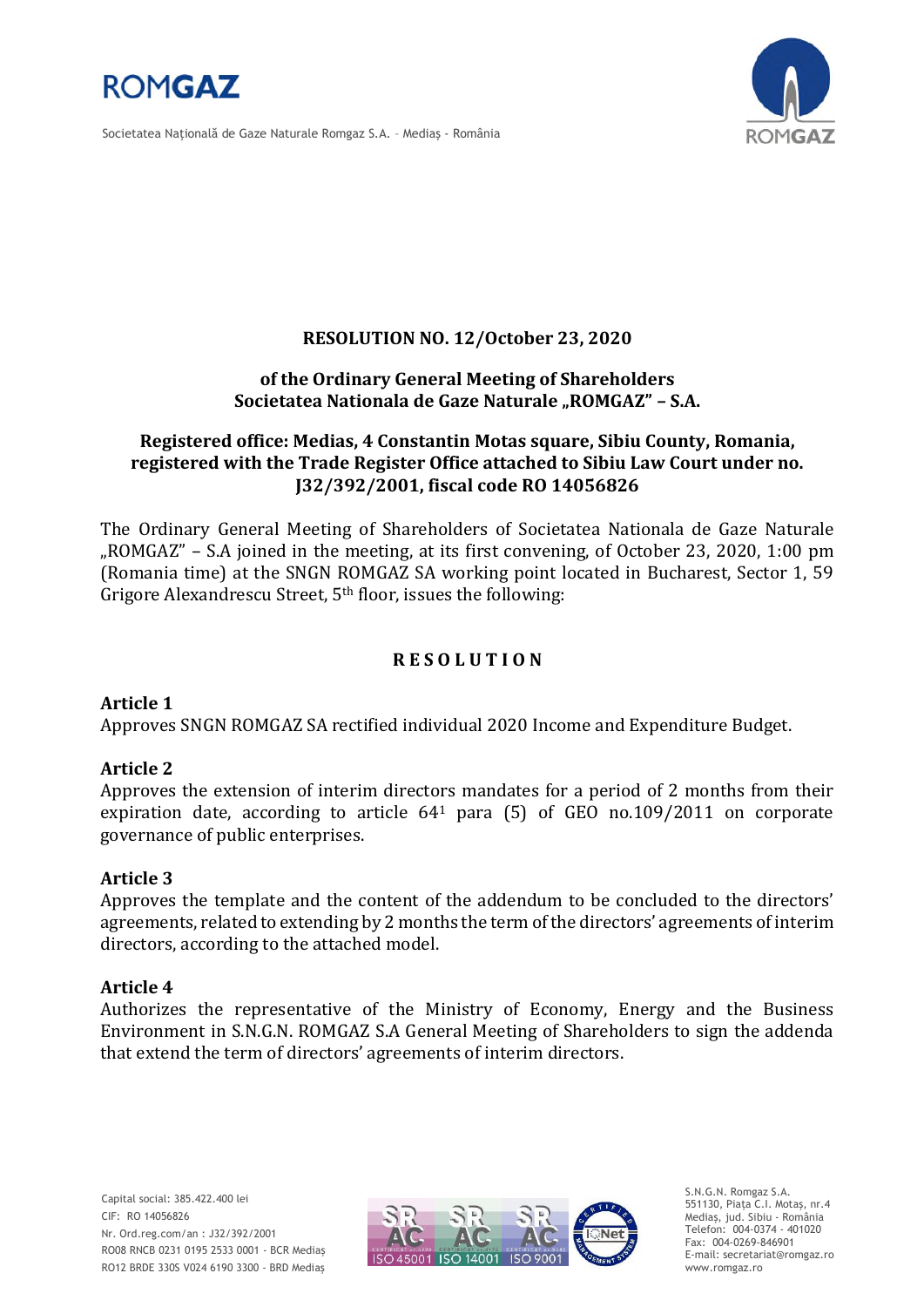# **Article 5**

Authorizes the Chairman and the Secretary of the meeting to sign the resolution of the Ordinary General Meeting of Shareholders.

The present Resolution was signed on October 23, 2020, in 4 (four) original copies.

# **CHAIRMAN OF THE MEETING STAN-OLTEANU MANUELA-PETRONELA**

**SECRETARY OF THE MEETING BOTOND BALAZS**